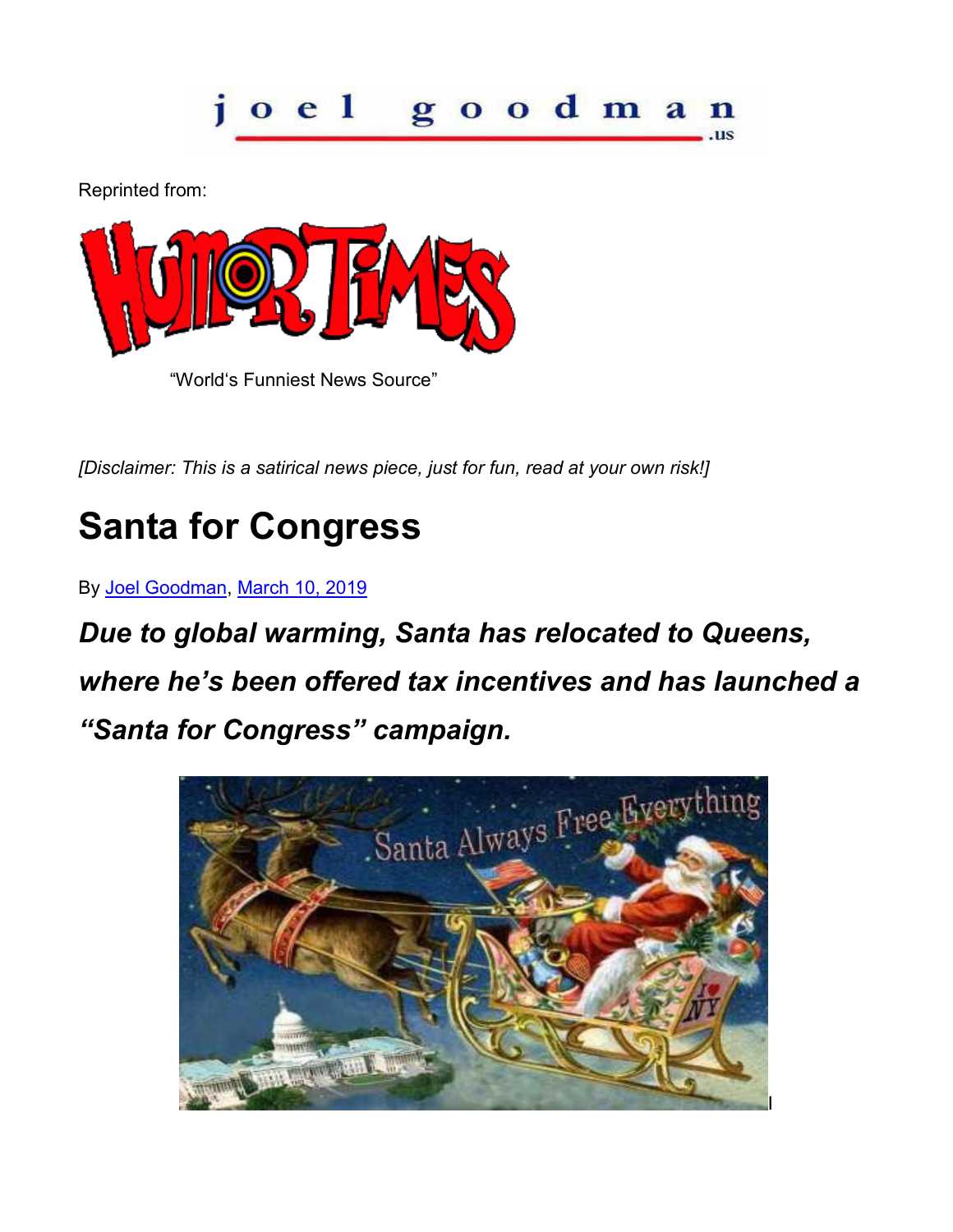The first verified proof of man made global warming has been confirmed in the Nation's capitol.

In a report released early yesterday and confirmed by NOAA, (National Oceanic and Atmospheric Administration) it was detailed that the polar region has become so warm that the North Pole did, in fact, slide all the way to Washington DC, bringing with it Santa Claus and his myriad helpers.

In a stunning announcement shortly after his arrival in DC, Santa made the following statement:

*"Although I am as surprised as you that I am here, in a greater sense I have been here*  for a while. I have received many letters from Americans stating they felt that the *United States already has a "Santa Claus government," in which many of its citizens consider the US Government and Santa to be one in the same. I cannot say how gratified I am to have heard this. And, since I am here, as soon as I settle down in [Queens,](https://en.wikipedia.org/wiki/Queens) New York, where I have just been offered some tax incentives if I establish my 2,000,000 SF workshop with a needed additional 40,000 helpers to supplement my current crew, I feel that I should consider running for Congress under the Santa Always Free Everything banner. (SAFE) — Love to all of my many admirers."*

The newly elected firebrand Congresswoman Ocasio-Cortez (D-NY), in an immediate response to Santa's announcement that he will run for Congress, commented:

*"I'm the real boss in Queens and in DC. This joker, who claims he's more Green than me because he rides around on a sled with a bunch of methane farting Reindeer and I use UBER a lot, is just another racist White man in a red hat set up by the Trump Organization to dilute our true Socialist giveaway scheme, and we will begin an immediate investigation of how he really got here if he actually decides to run for Congress."*

Speaker of the House Nancy Pelosi (D-CA), joining fellow Democrat Ocasio-Cortez, weighed in almost as quickly:

*"While I appreciate what Santa has done for us over the many past years, I for one am concerned about a candidate giving things away for free just prior to, or, in fact, what might be seen as giveaways as part of a campaign for Congress. It's one thing for politicians to use government giveaways to get votes. We do that with legislation and government programs – but overtly using gifts as an inducement to obtaining a vote is, I believe, a step over the line, which even I wouldn't cross."*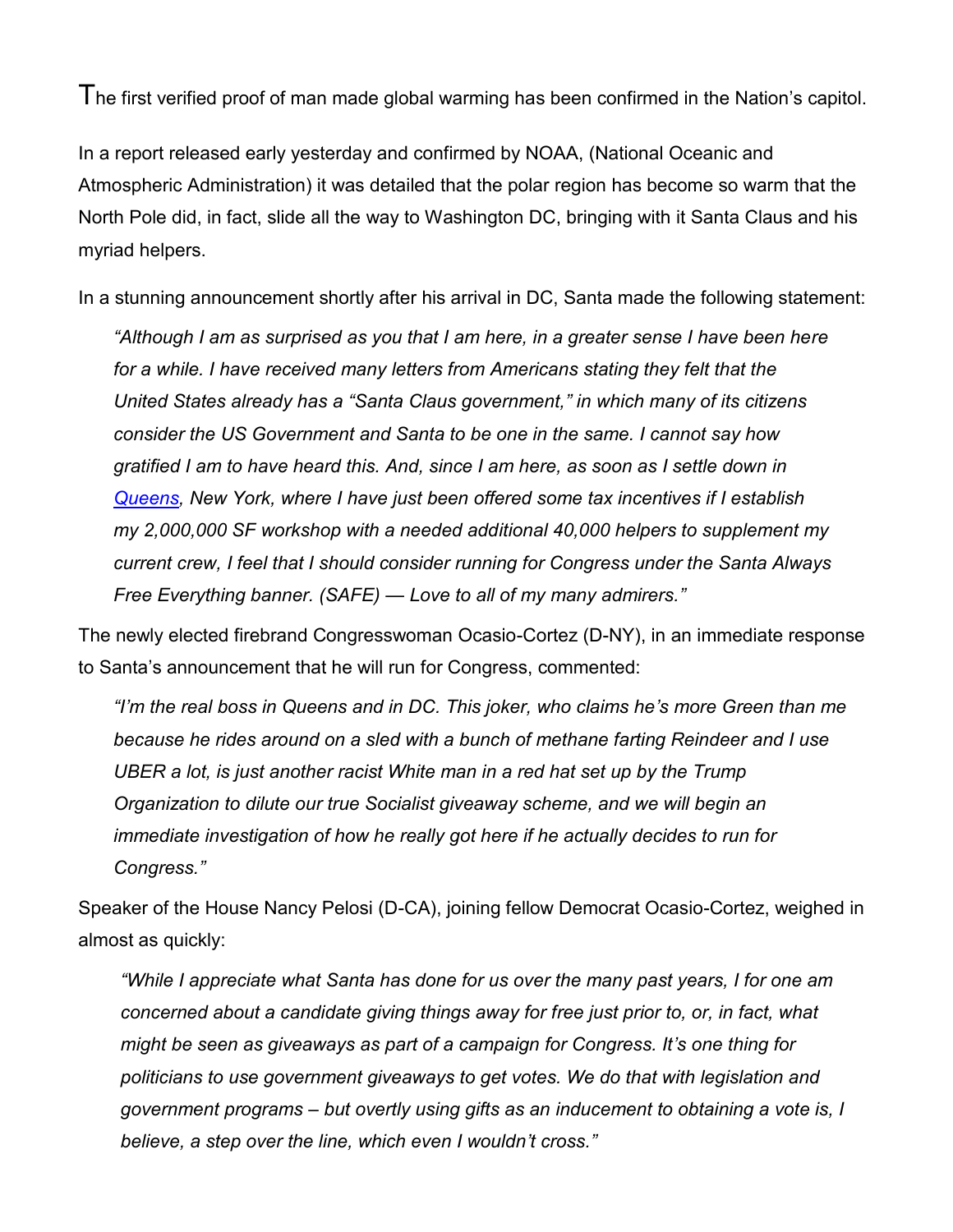In a survey, conducted by the American Citizens United for a More Respectful Political Environment, any noticed impact and feared potential social upheaval because of Santa's unanticipated sudden arrival in DC and his forthcoming annual sojourn of giving out goodies prior to running for Congress appears to be minimal, as those questioned about its potential political effects on the United States, now that Man Made Global Warming has been confirmed, and it has given us Santa Claus, stated that until they were questioned and asked about this situation, they didn't previously see a difference between filling out a voting ballot and making out their Christmas wish list.

A substantial segment, about 22%, of those questioned, said they already thought that they were making out a gift wish list when they went into the voting booth, but hadn't thought of it in terms of what they were voting for as actually being a Christmas list, as they weren't practicing Christians or members of another organized religion, although they believed in God or some deity.

A minority, about 7%, or those who identified themselves as being Atheists, said they were never under the impression that voting was asking for gifts. The consensus among this demographic was that 'what they asked for when they went to vote' was something that they were already entitled to as a right; and their vote was intended to keep from power those who would deny them what they were already due. Side comments from this group, not counted as part of the questionnaire's tabulation since their comments were not in response to any of the questionnaire's tabulatable questions, were exemplified by this one comment *"…describing my 'rights' as "God given" is silly, since it's more than obvious that what I want is absolutely a right*  and it would obviously come from the government – not God."

A majority of people, somewhat more than 52%, saw no difference between the ballot and the gift list of what they wanted for Christmas, and felt that consolidating the voting process into the Christmas gifting season would make a lot of sense.

Several of the more leftist oriented respondents who were questioned, who did not want to be identified as a group, and therefore there are no statistics of the size of this group, felt that the merger of the gift list and the voting ballot was inevitable because of climate change, and they are not at all surprised that Santa's workshop melted all the way to D.C. Their greater concern was that Santa and his helpers would be detained and deported as illegal immigrants and not